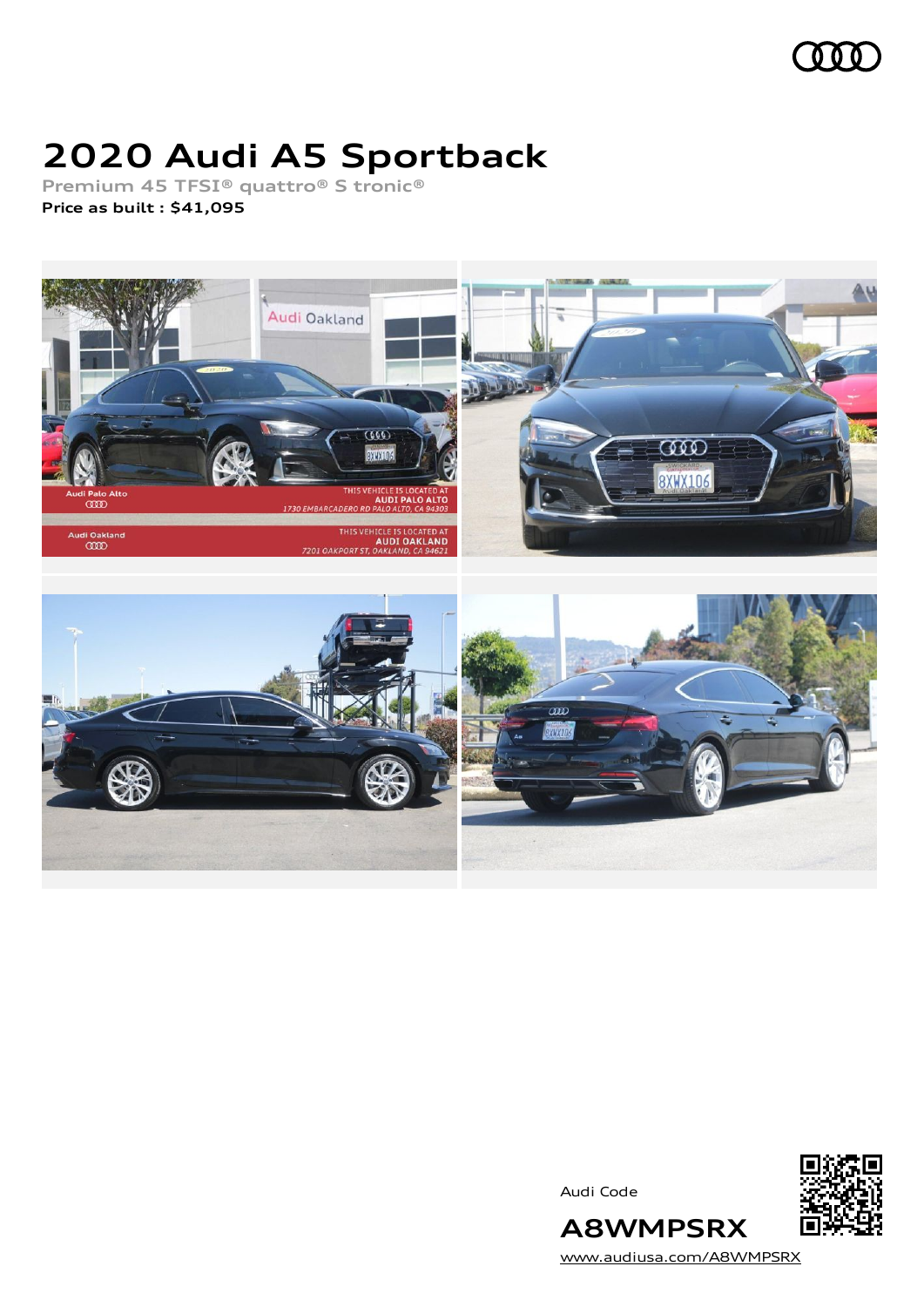### **Summary**

**Audi 2020 Audi A5 Sportback** Premium 45 TFSI® quattro® S tronic®

**Price as buil[t](#page-8-0)** \$41,095

#### **Exterior colour**

Brilliant Black

**Interior colour**

#### **Technical Specifications**

| Engine type                  | 2.0-liter four-cylinder                       |
|------------------------------|-----------------------------------------------|
| stroke                       | Displacement/Bore and 1,984/82.5 x 92.8 cc/mm |
| Torque                       | 273 lb-ft@rpm                                 |
| Top track speed              | 130 mph mph                                   |
| Acceleration (0 - 60<br>mph) | 5.7 seconds seconds                           |
| Recommended fuel             | Premium                                       |



#### **Further Information**

| Type of vehicle | Used car     |
|-----------------|--------------|
| Mileage         | 20,174 miles |
| Warranty        | No           |

#### **Audi Code** A8WMPSRX

**Your configuration on www.audiusa.com** [www.audiusa.com/A8WMPSRX](https://www.audiusa.com/A8WMPSRX)

**Commission number** aeb7bbf30a0e09b12794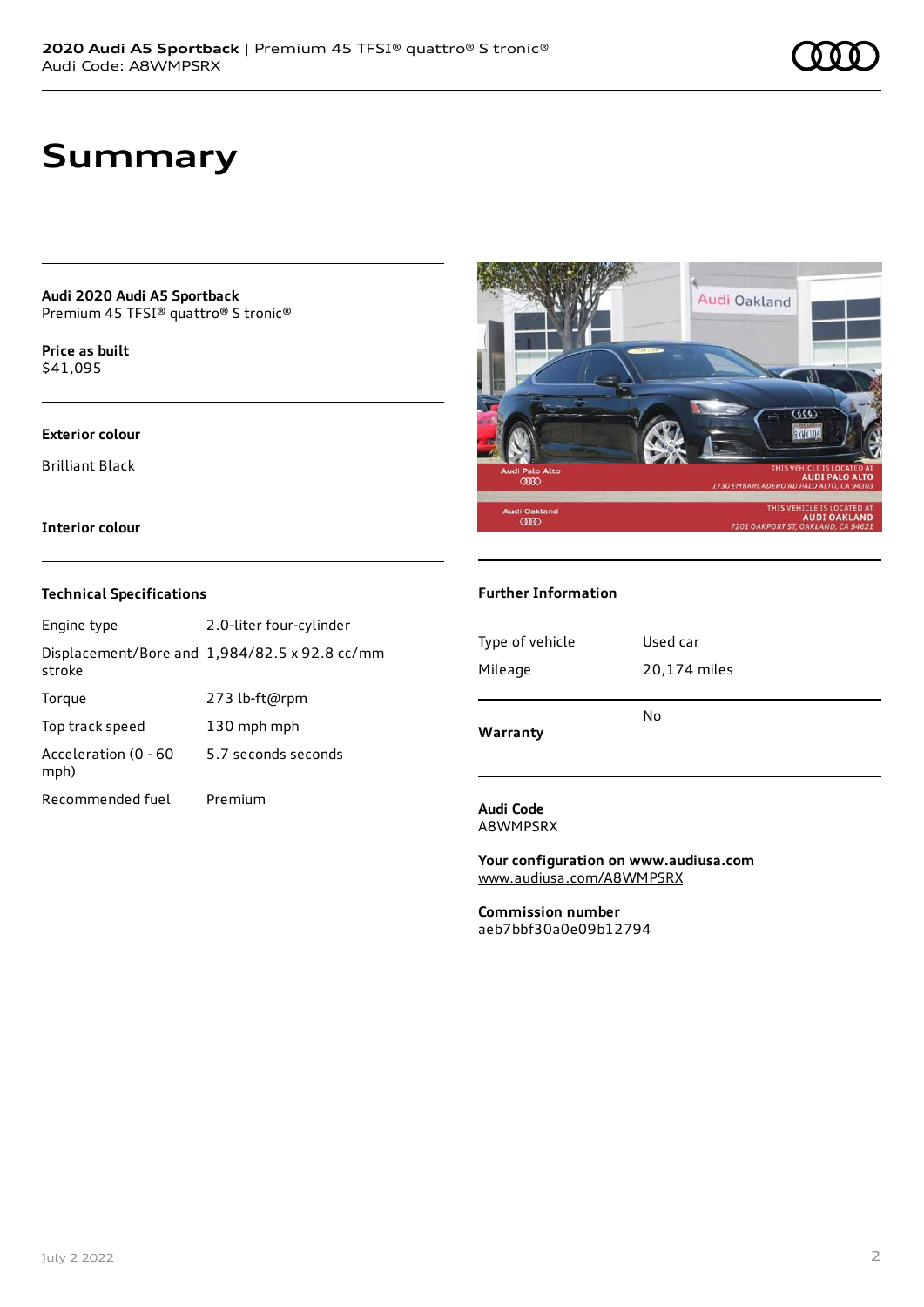

# **Standard features**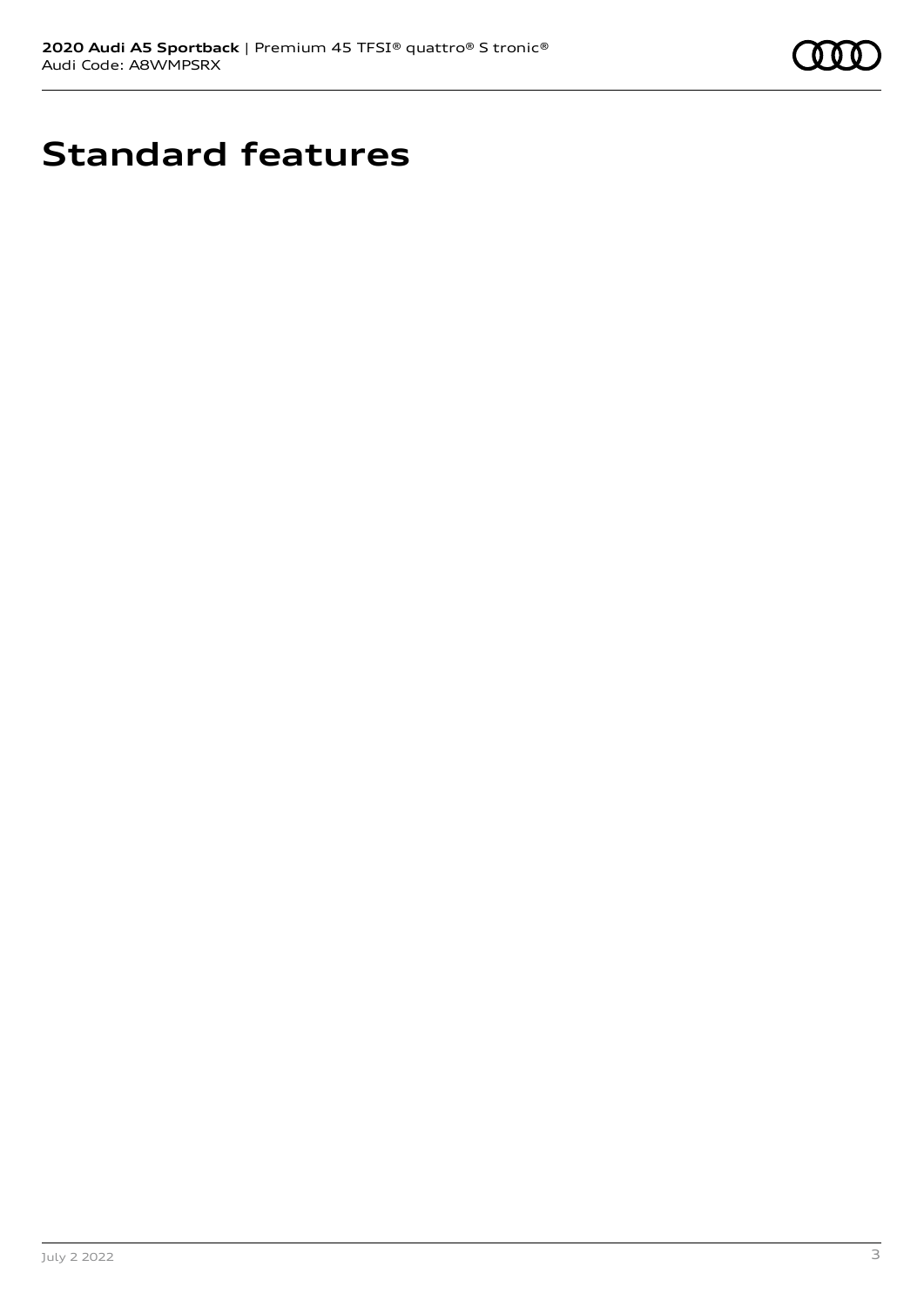## **Dealer remarks**

JUST REPRICED FROM \$46,988, PRICED TO MOVE \$3,500 below Kelley Blue Book! CARFAX 1-Owner, LOW MILES - 20,174! Sunroof, Heated Leather Seats

#### KEY FEATURES INCLUDE

Leather Seats, Sunroof, All Wheel Drive, Power Liftgate, Rear Air Audi Premium with Brilliant Black exterior and Black interior features a 4 Cylinder Engine with 248 HP at 5000 RPM\*.

#### A GREAT VALUE

Reduced from \$46,988. This A5 Sportback is priced \$3,500 below Kelley Blue Book.

#### WHY BUY FROM US

Here at Audi Oakland, we strive to make your shopping experience the best that it can be. From our huge inventory to our dedicated sales staff, every aspect of our dealership is crafted to create an amazing car-buying process. We're also proud to be a 2014 Magna Society Award recipient.

Pricing analysis performed on 6/30/2022. Horsepower calculations based on trim engine configuration. Fuel economy calculations based on original manufacturer data for trim engine configuration. Please confirm the accuracy of the included equipment by calling us prior to purchase.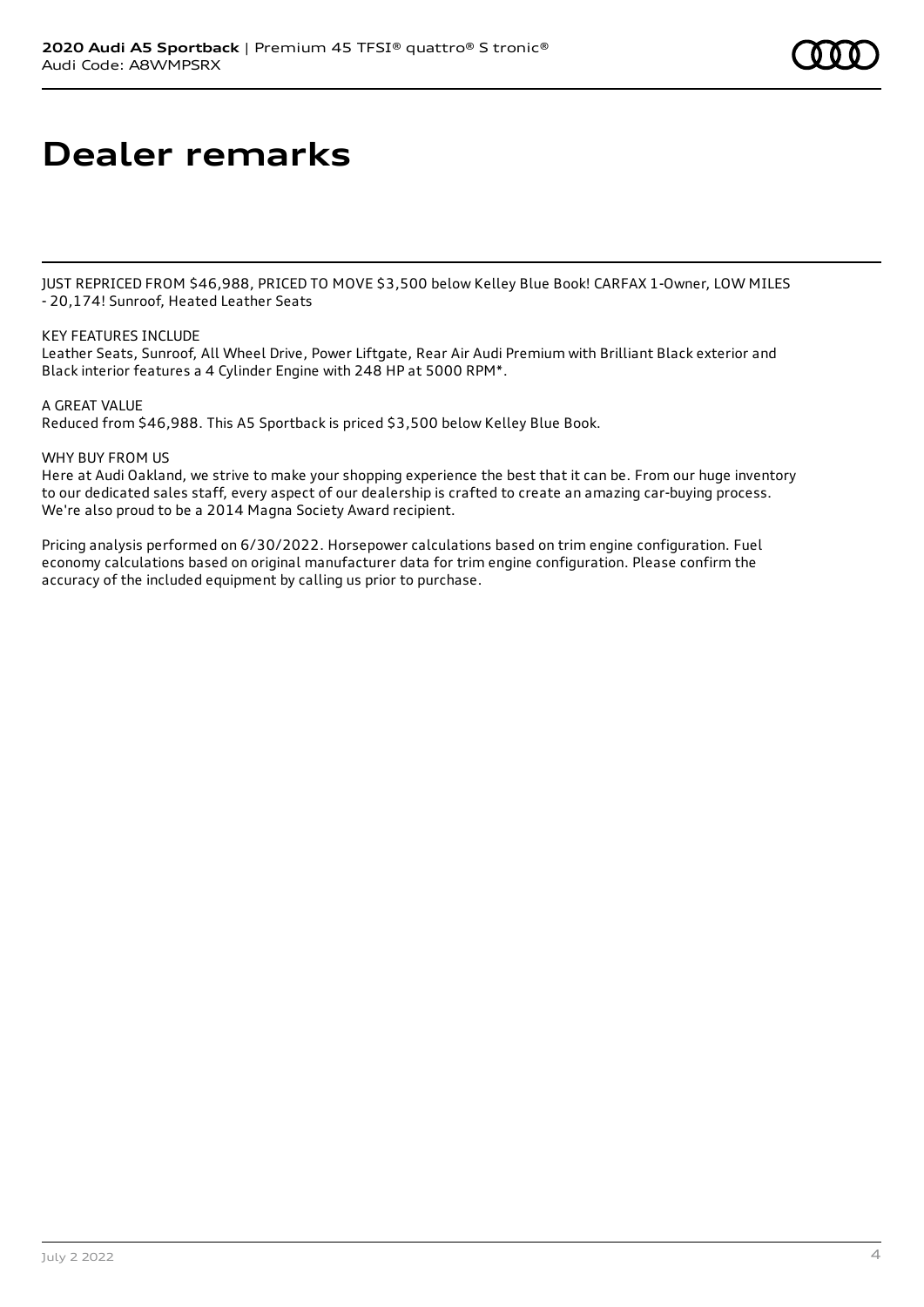### **Technical Specifications**

#### **Engineering | Performance**

| Engine type                                                                             | 2.0-liter four-cylinder                       | Steering type                              | Electromechanical power steering                                     |
|-----------------------------------------------------------------------------------------|-----------------------------------------------|--------------------------------------------|----------------------------------------------------------------------|
| Power Level                                                                             | 45                                            |                                            | system                                                               |
| Displacement                                                                            | 2.01                                          | Turning diameter, curb- 36.1 ft<br>to-curb |                                                                      |
| Max. output ps/hp                                                                       | 248 @ rpm                                     | Steering ratio                             | 15.3:1                                                               |
| Torque                                                                                  | 273 lb-ft@rpm                                 |                                            |                                                                      |
| Valvetrain                                                                              | 16-valve DOHC with Audi valvelift<br>system   | Suspension                                 |                                                                      |
| Acceleration (0 - 60<br>mph)                                                            | 5.7 seconds seconds                           | Front axle                                 | Five-link front suspension                                           |
| Engine block                                                                            | Cast-iron                                     | Rear axle                                  | Five-link rear suspension                                            |
|                                                                                         |                                               | Optional                                   | Sport suspension                                                     |
| Induction/fuel injection Turbocharged/FSI®                                              |                                               |                                            |                                                                      |
| Cylinder head                                                                           | Aluminum-alloy                                | <b>Brake system</b>                        |                                                                      |
| stroke                                                                                  | Displacement/Bore and 1,984/82.5 x 92.8 cc/mm |                                            |                                                                      |
|                                                                                         |                                               | Front brakes                               | 13.3 (ventilated disc) in                                            |
| Top track speed                                                                         | 130 mph mph                                   | Rear brakes                                | 13.0 (ventilated disc) in                                            |
|                                                                                         |                                               | Parking brake                              | Electromechanical                                                    |
| <b>Electrical system</b>                                                                |                                               |                                            |                                                                      |
| Alternator                                                                              | 14 Volts - 110-150A                           | <b>Body</b>                                |                                                                      |
| Battery                                                                                 | 12 Volts - 420A/75Ah                          | Material                                   | Multi-material body construction<br>(steel and aluminum composition) |
| <b>Driveline</b>                                                                        |                                               | Corrosion protection                       | Multistep anti-corrosion protection                                  |
| Drivetrain type                                                                         | quattro <sup>®</sup> all-wheel drive          | <b>Warranty   Maintenance</b>              |                                                                      |
| Transmission<br>Seven-speed S tronic <sup>®</sup> dual-clutch<br>automatic transmission |                                               |                                            |                                                                      |
|                                                                                         | Warranty                                      | 4-year/50,000-mile Audi New                |                                                                      |

**Steering**

**(1/2)**

Vehicle Limited Warranty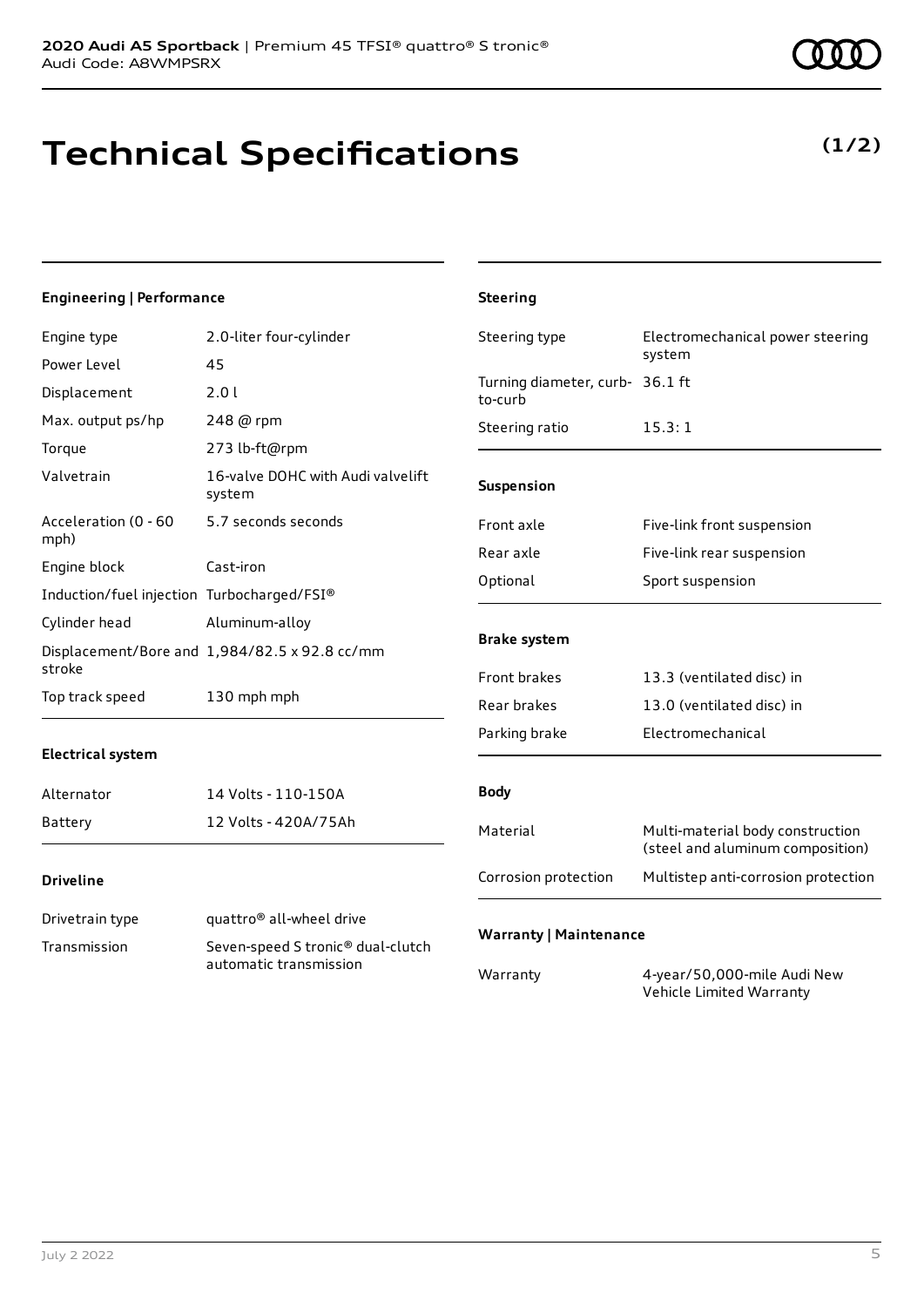### **Technical Specifications**

### **Exterior Measurements**

| Height                           | 54.6 in    |
|----------------------------------|------------|
| Overall width without<br>mirrors | 72.5 in    |
| Length                           | 187.3 in   |
| Wheelbase                        | $111.2$ in |
| Drag coefficient                 | $0.29$ Cw  |
| Overall width with<br>mirrors    | 79.8 in    |
| Track rear                       | 61.7 in    |
| <b>Track front</b>               | 62.5 in    |
| Curb weight                      | 3725 lb    |

#### **Interior measurements**

| Seating capacity                          | 5                      |
|-------------------------------------------|------------------------|
| Shoulder room, rear                       | 54.5 in                |
| Head room with front<br>sunroof           | 37.7 in                |
| Leg room, rear                            | $35.1$ in              |
| Shoulder room, front                      | 55.7 in                |
| Head room with rear<br>sunroof            | 37.0 in                |
| Leg room, front                           | $41.3$ in              |
| Cargo volume, rear<br>seatbacks up/folded | 21.8/35.0 cu ft, cu ft |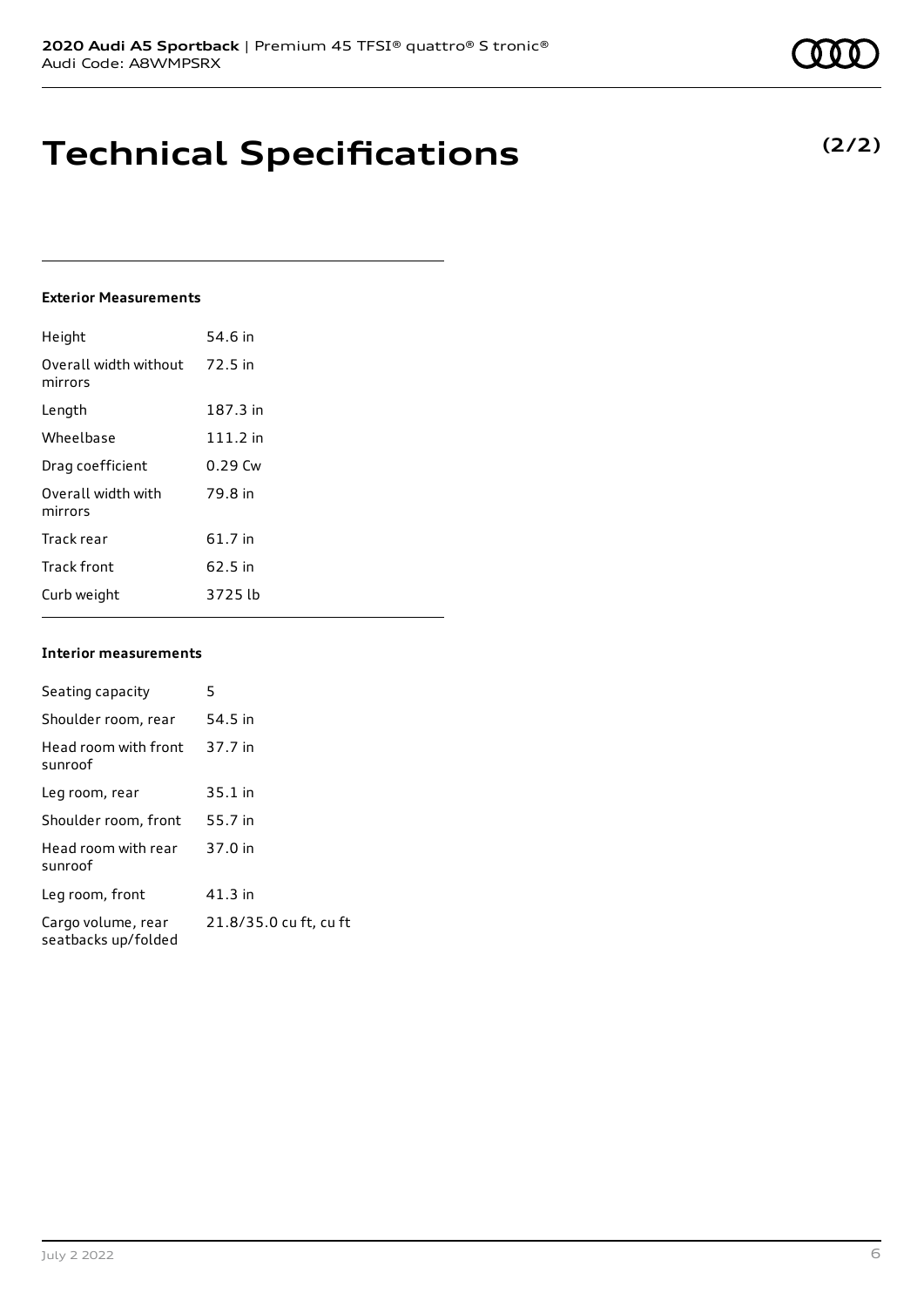

### **Consumption- and emission**

**Consumption by NEDC**

combined 27 mpg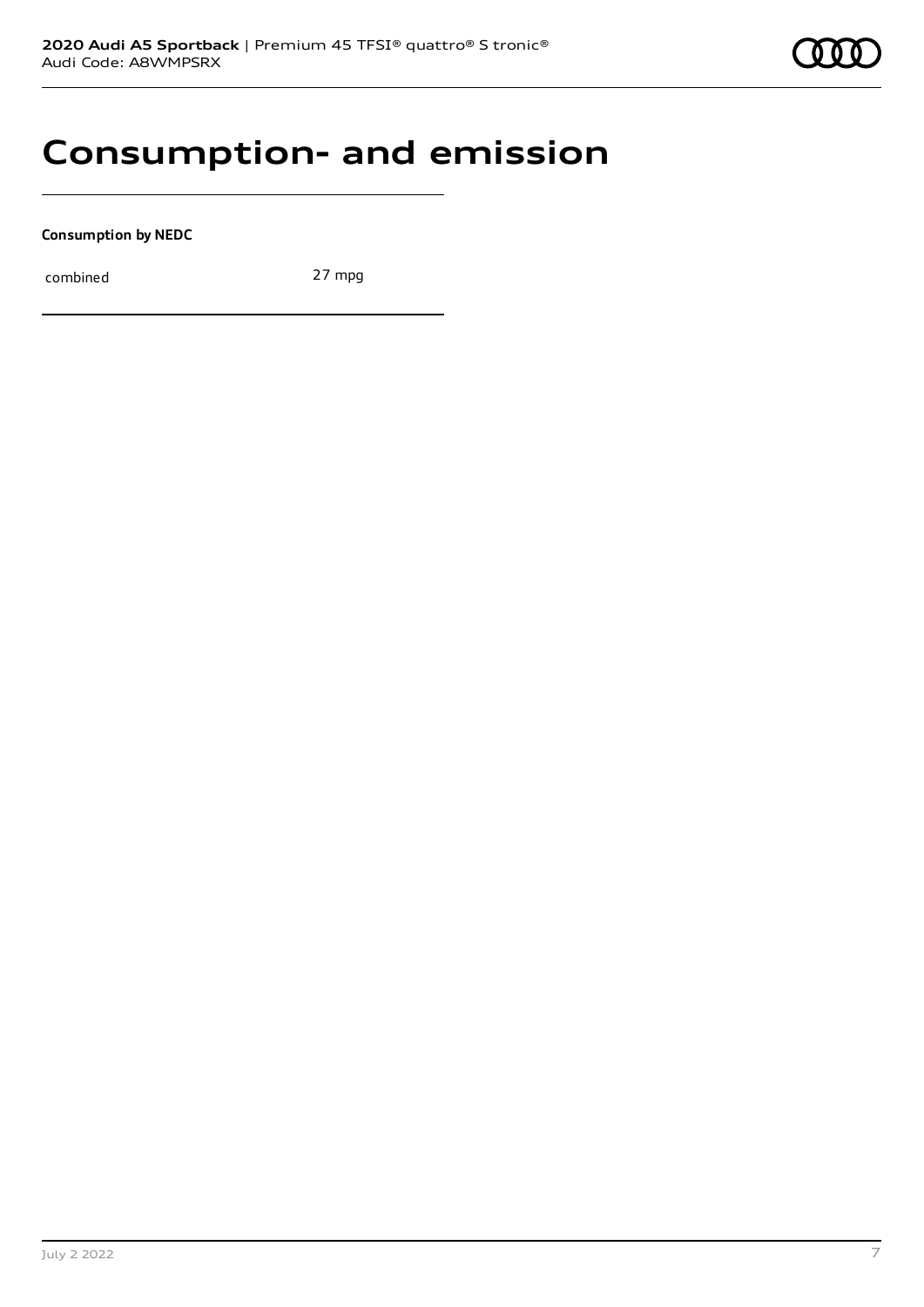

### **Contact**

Dealer **Audi Oakland**

7201 Oakport St 94621 Oakland CA

Phone: 5108937282 FAX: 5108088108

www: [https://www.audioakland.com](https://www.audioakland.com/)